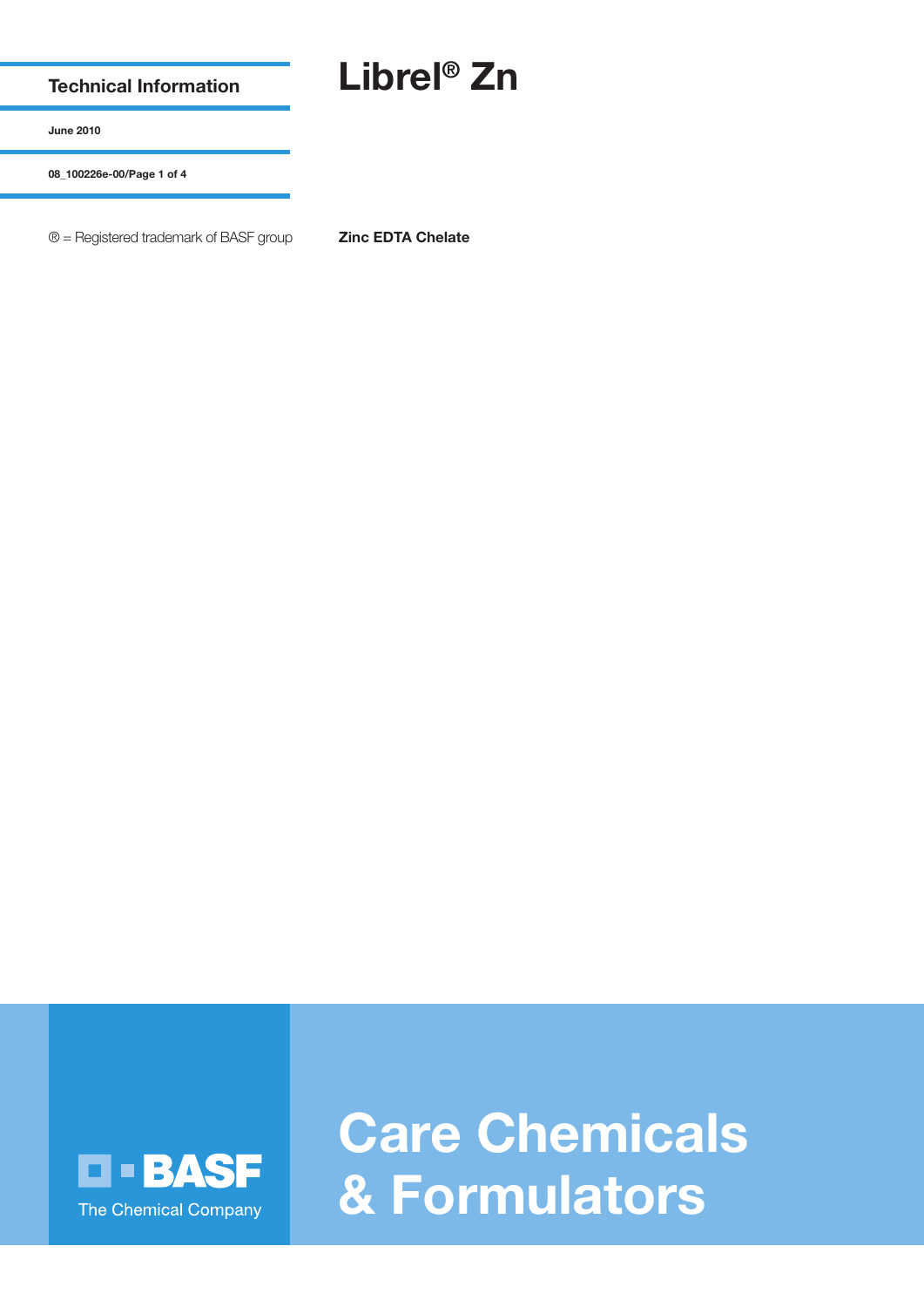## **Product Information**

| <b>Product Type</b>          | Micronutrient fertiliser conforming to the definition of an "EC FERTILISER".                                                                                                                                                                                                                                                                             |
|------------------------------|----------------------------------------------------------------------------------------------------------------------------------------------------------------------------------------------------------------------------------------------------------------------------------------------------------------------------------------------------------|
| <b>Description</b>           | Zinc ethylenediamine tetra acetate disodium salt, (ZnEDTA Na <sub>2</sub> )                                                                                                                                                                                                                                                                              |
| <b>Intended Use</b>          | • To correct zinc deficiency in most agricultural, horticultural and ornamental<br>crops. Recommended for foliar or soil application.<br>• As a micronutrient source in hydroponics, liquid feed solutions and soilless<br>growing media.                                                                                                                |
| <b>Typical Analysis</b>      | Zinc (as $Zn$ ) 14% w/w                                                                                                                                                                                                                                                                                                                                  |
| <b>Analytical Method</b>     | Available on request                                                                                                                                                                                                                                                                                                                                     |
| <b>Appearance</b>            | White spray agglomerated microgranule                                                                                                                                                                                                                                                                                                                    |
| PRD-No.                      | 30483290                                                                                                                                                                                                                                                                                                                                                 |
| Solubility (in water)        | ~300 g/l (at 20 $^{\circ}$ C)                                                                                                                                                                                                                                                                                                                            |
| <b>Specification</b>         | See separate document: "Standard Specification" available via BASF's WorldAccount:<br>https://worldaccount.basf.com (registered access).                                                                                                                                                                                                                 |
| <b>Packaging</b>             | Detailed information on the packaging is available via BASF's WorldAccount:<br>https://www.worldaccount.basf.com (registered access).                                                                                                                                                                                                                    |
| <b>Storage</b>               | Librel Zn will store indefinitely under normal conditions. For user convenience it is<br>recommended that the product is stored in a dry place. Re-seal partly used packs<br>tightly.                                                                                                                                                                    |
| <b>Transport Precautions</b> | No special precautions are necessary for transport by air, sea, rail or road.                                                                                                                                                                                                                                                                            |
| <b>Harmonised Tariff No.</b> | 2922-4985-90                                                                                                                                                                                                                                                                                                                                             |
| <b>Health &amp; Safety</b>   | Detailed information on the product described in this leaflet can be found in our<br>relevant Health and Safety Information (Material Safety Data Sheet) available via<br>BASF's WorldAcccount: https://worldaccount.basf.com (registered access).                                                                                                       |
| <b>Directions for Use</b>    |                                                                                                                                                                                                                                                                                                                                                          |
| <b>General Information</b>   | Librel Zn gives best results when crops have adequate supplies of water and<br>major nutrients and are not under stress for any other reason. Conditions that<br>are responsible for one particular deficiency can also induce deficiencies of other<br>micronutrients. Always ensure that deficiencies are confirmed before treatment is<br>carried out |
| <b>Mixing With Water</b>     | Simply add the powder to water while it is being agitated, do not pre-mix. Continue<br>agitation for a short while to ensure complete dissolution.                                                                                                                                                                                                       |
| <b>Compatibility</b>         | Librel Zn is compatible with all other Librel chelates and many crop care chemicals.<br>It is also fully compatible with solutions containing soluble phosphates such as<br>liquid feeds and foliar fertilisers.                                                                                                                                         |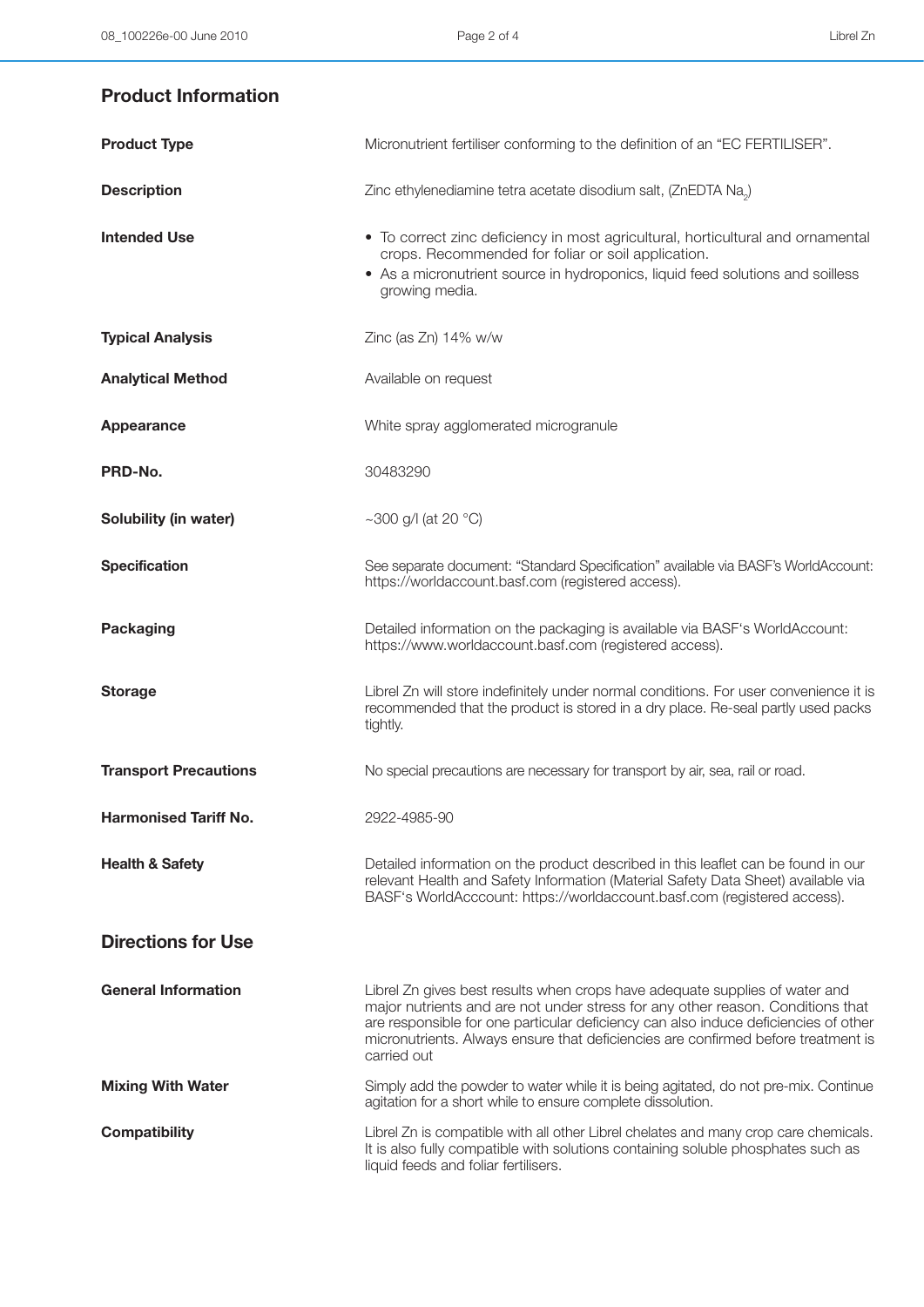| <b>Foliar Application</b>  |                                                                                                                                                                                                    |                                                                   |                                                                                                                                                                                                                                                                                                                                    |
|----------------------------|----------------------------------------------------------------------------------------------------------------------------------------------------------------------------------------------------|-------------------------------------------------------------------|------------------------------------------------------------------------------------------------------------------------------------------------------------------------------------------------------------------------------------------------------------------------------------------------------------------------------------|
| <b>General Information</b> | Librel Zn should be dissolved in a convenient volume of water to suit the spraying<br>machine being used and the target crop leaf area. The following points should be<br>observed.                |                                                                   |                                                                                                                                                                                                                                                                                                                                    |
|                            | 1. The sprayer should be fitted with nozzles that produce a fine mist.                                                                                                                             |                                                                   |                                                                                                                                                                                                                                                                                                                                    |
|                            | 2. Only sufficient spray solution should be applied to coat the leaves and stems<br>with a film of moisture with little or no "run off".                                                           |                                                                   |                                                                                                                                                                                                                                                                                                                                    |
|                            |                                                                                                                                                                                                    | or high temperatures. The best time is late afternoon or evening. | 3. Spraying should be carried out on a calm day but not during strong sunshine                                                                                                                                                                                                                                                     |
|                            |                                                                                                                                                                                                    | spraying, the crop should be re-sprayed 3 or 4 days later.        | 4. If rain is imminent, spraying should be postponed. If rain falls within 4 hours of                                                                                                                                                                                                                                              |
| <b>Fruit Crops</b>         |                                                                                                                                                                                                    |                                                                   | Do not exceed a solution of 0.1% (1 g/l) for any one or combination of Librel<br>chelates. Some fruit varieties and cultivars can exhibit unpredictable sensitivity<br>to EDTA chelates. Where local experience of successful use is not available,<br>we strongly recommend small scale test applications before wide spread use. |
| <b>Rates of Use</b>        | Crop                                                                                                                                                                                               | <b>Rates of Use</b>                                               |                                                                                                                                                                                                                                                                                                                                    |
|                            | Field crops                                                                                                                                                                                        | Severe Deficiency                                                 | $0.5 - 1.00$ kg/ha                                                                                                                                                                                                                                                                                                                 |
|                            |                                                                                                                                                                                                    | Moderate Deficiency                                               | $0.25 - 0.50$ kg/ha                                                                                                                                                                                                                                                                                                                |
|                            | Fruit crops                                                                                                                                                                                        | 0.5 kg/ha (maximum concentration of 0.1%)                         |                                                                                                                                                                                                                                                                                                                                    |
| <b>Water Volume</b>        | The amount of Librel Zn to be applied should be mixed with a volume of water<br>appropriate to the crop leaf area of the type of spraying machine being used.                                      |                                                                   |                                                                                                                                                                                                                                                                                                                                    |
|                            | Arable crops: 200 - 600 litres per hectare.                                                                                                                                                        |                                                                   |                                                                                                                                                                                                                                                                                                                                    |
|                            | Fruit crops:<br>500 - 1000 litres per hectare.                                                                                                                                                     |                                                                   |                                                                                                                                                                                                                                                                                                                                    |
|                            | NB:                                                                                                                                                                                                | Do not exceed a solution concentration of 0.1% (1 g/l).           |                                                                                                                                                                                                                                                                                                                                    |
| <b>Wetting Agent</b>       | by the manufacturer.                                                                                                                                                                               |                                                                   | Unless Librel Zn is to be applied with a pesticide containing sufficient wetter, then<br>a standard, agricultural non-ionic wetting agent should be used as recommended                                                                                                                                                            |
| <b>Small Scale Use</b>     | For example using a knapsack sprayer. Prepare a $0.05 - 0.1\%$ (0.5 – 1.0 g/l)<br>solution and apply so as to coat the leaves and stems with a thin film of moisture<br>with little or no run-off. |                                                                   |                                                                                                                                                                                                                                                                                                                                    |